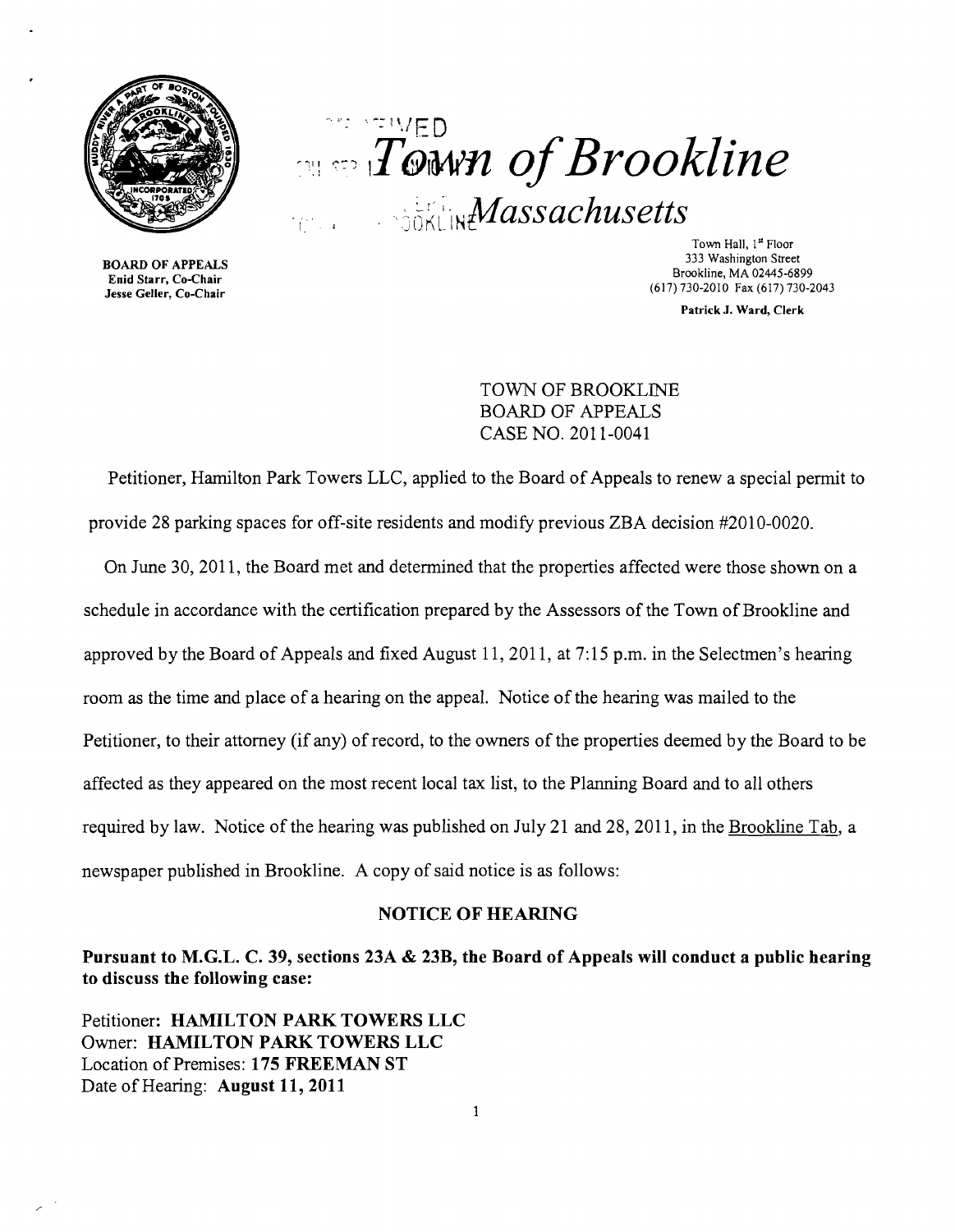## Time of Hearing: 7:15 p.m. Place of Hearing: Selectmen's Hearing Room, 6<sup>th</sup> Floor

A public hearing will be held modify Board of Appeals case #2010-0020 extend the time period and expand the radius from 1000 to 1400 feet.

Of the Zoning By-Law to UTILIZE EXCESS PARKING IN UNDERGROUND GARAGE FOR NON-RESIDENT USE at 175 FREEMAN STREET.

Said premise located in a M-2.0 (multi-family) residence district.

*Hearings, once opened, may be continued by the Chair to a date and time certain. No further notice will be mailed to abutters or advertised in the TAB. Questions regarding whether a hearing has been continued, or the date and time ofany hearing may be directed to the Zoning Administrator at 617-734 2134 or check meeting calendar at:http://calendars. town. brookline.ma. uslMasterTownCalandar/?FormID=158.* 

The Town of Brookline does not discriminate on the basis of disability in admission to, access to, or *operations ofits programs, services or activities. Individuals who need auxiliary aids for effective communication in programs and services of the Town of Brookline are invited to make their needs known to the ADA Coordinator, Stephen Bressler, Town ofBrookline,* 11 *Pierce Street, Brookline, MA 02445. Telephone:* (617) *730-2330; TDD* (617) *730-2327.* 

## Enid Starr Jesse Geller Robert De Vries

At the time and place specified in the notice, this Board held a public hearing. Present at the hearing was Chairman, Jesse Geller and Board Members Jonathan Book and Mark Zuroff. The case was presented by Mr. Fred Lebow of FSL Associates, 358 Chestnut Hill Ave # 1 Brighton, MA 02135-7782.

Mr. Lebow stated that his client, Hamilton Park Towers LLC, had previously been before the Board

ofAppeals and was granted a special permit to allow for 28 off-street parking spaces to be rented to

Brookline residents residing within 1,000 feet of the property. The relief had a one-year sunset date and

expires 8/12/11.

Mr. Lebow described the site and neighborhood as a 409 unit, 9 story brick H-shaped apartment building constructed in 1974. It is located within one entire town block, bounded by Freeman, Saint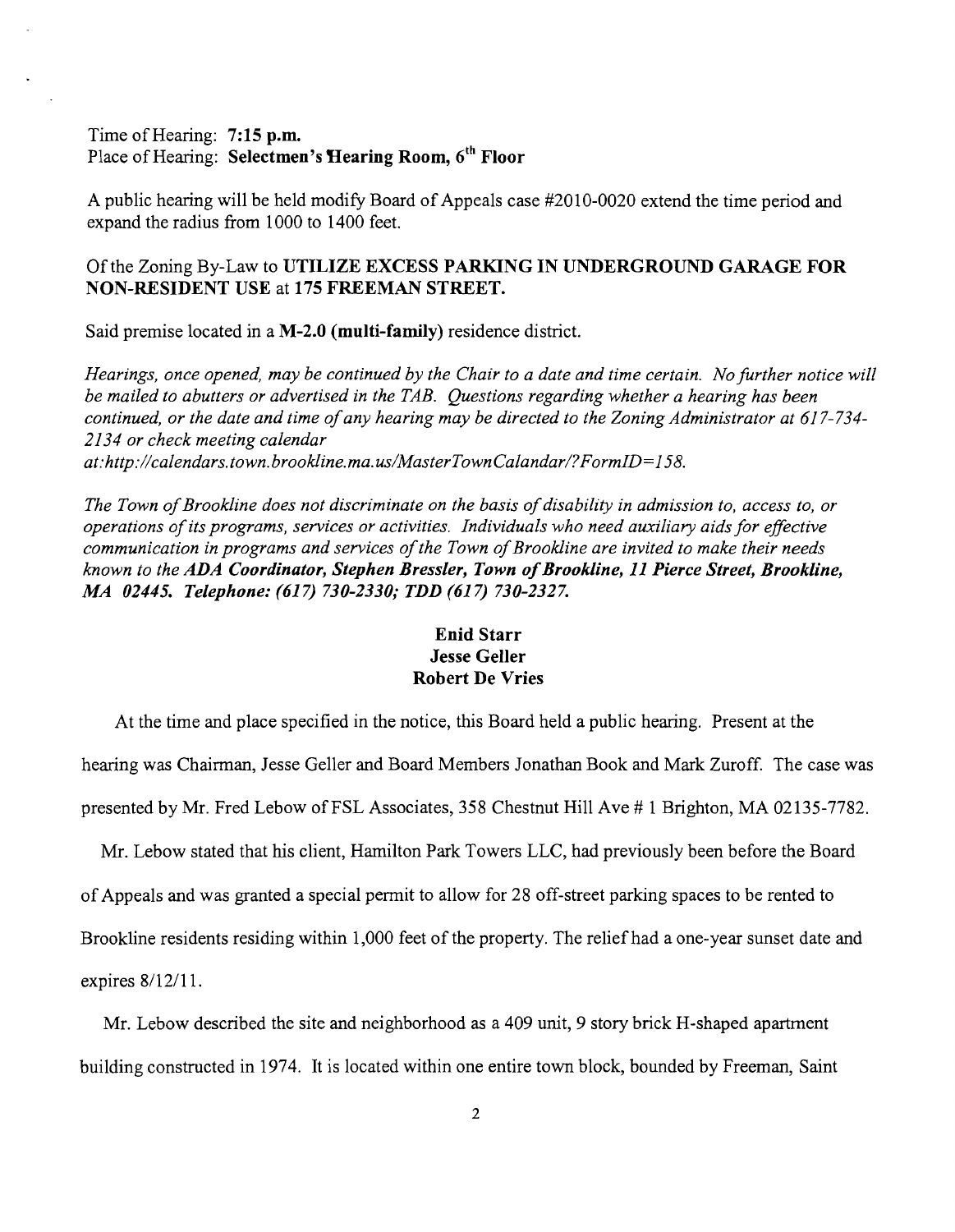Paul, Thatcher and Pleasant Streets, in northeast Brookline. A central entrance/courtyard with circular drive and drop-off is located on Freeman Street. The building consists of 76 one bedroom units, 71 three bedroom units, and 262 two bedroom units. There are a total of 396 parking spaces on site; 182 outdoor spaces and 214 garage spots, 14 of which are tandem. 163 outdoor spaces and 151 garages spaces are currently rented, leaving a delta of 62 unrented parking spaces. Entrances to the two parking levels are located on Thatcher Street. Currently, there is only one loading dock for trucks serving trash removal and moving activities with access to Saint Paul Street.

Mr. Lebow said that his client is proposing to continue to rent 28 parking spaces in their underground garage to off-site Brookline residents who reside within a 1,400 ft. radius from the subject property. Mr. Lebow said that they originally sought relief to rent parking to residents within 1,000 feet but due to extremely low demand they are now seeking to modify the previous decision to allow for the full 1,400 ft. radius allowed by special permit.

Mr. Lebow reported that since the building has come under the current ownership, complaints regarding traffic and noise related to their residents are down and they have undertaken numerous projects to beautify the landscaping and increase the safety of the building. He said that the management's interpretation of the previous Board of Appeals decision was that spaces could be rented only to owners of vehicles registered in Brookline. Mr. Lebow reported that of the 15 inquiries regarding parking all but two of the vehicles were registered out of state. He said that he now understands that the Use # 22 provides for the parking of vehicles ofresidents within 1400 feet regardless of where the vehicle is registered. He said that management could develop a method to determine where the residents lived and could provide that information if required.

Board Member Book asked whether the request to expand the radius would increase traffic. Mr. Lebow reported that most of the expanded area is in Boston and the area in Brookline is mostly single

3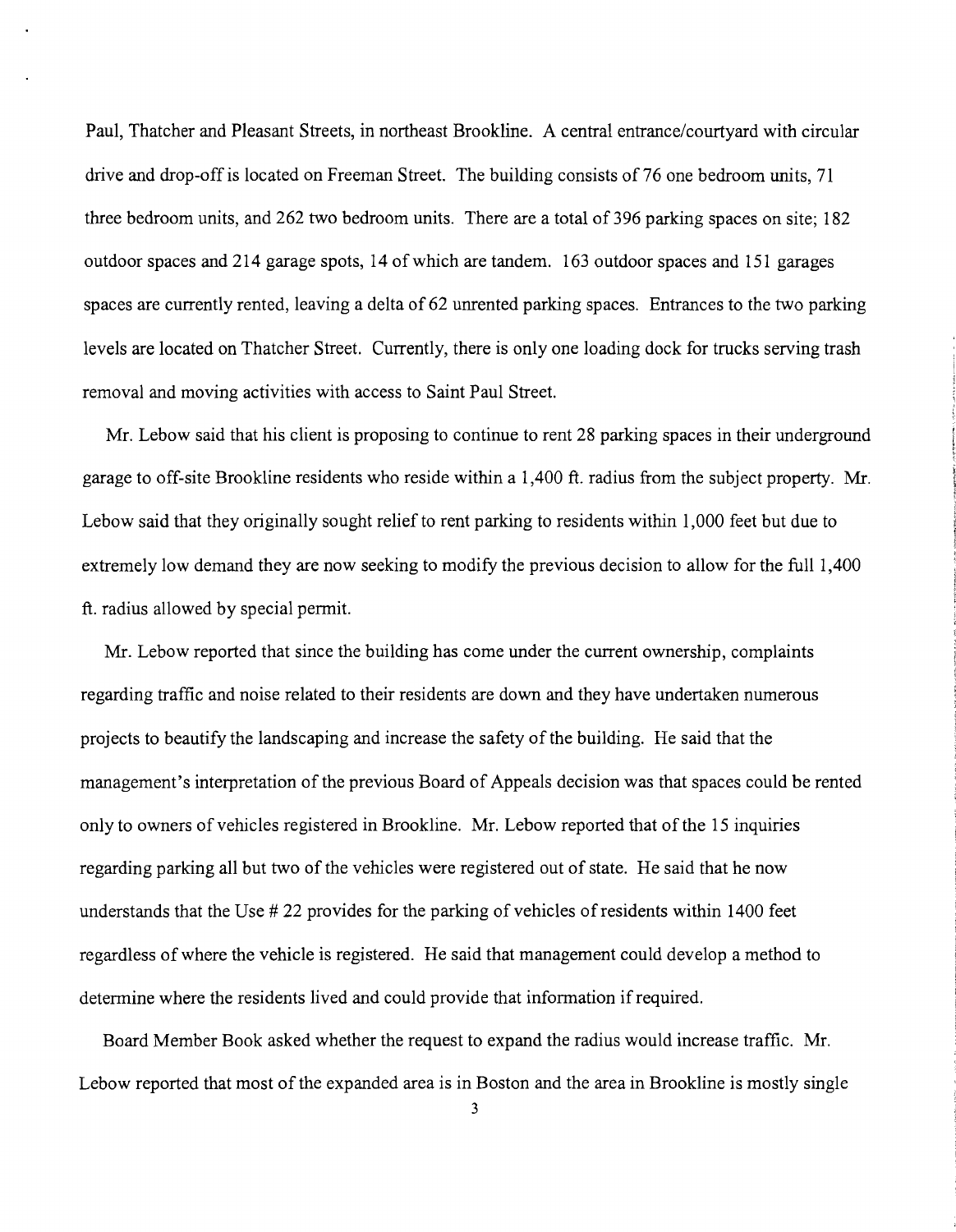family homes. Mr. Lebow said that his client last year applied for the reduced radius of 1000 feet to test the market relative to the need for parking. He said that given the minimal applications for parking that 1400 feet would be more appropriate. Mr. Book asked how the two people that currently park in the garage access their vehicles. Mr. Lebow said that currently pedestrians enter and leave through the lobby. As to the separate door that was suggested by the Planning Board in the previous case, Mr. Lebow stated that until there is more demand, it is not financially feasible to install the door. Board Member Zuroff asked whether the petitioner wished to expand the time-line for further Board of Appeals review. Mr. Lebow responded that a longer time-line could reveal a more realistic experience factor for future decisions regarding the proposal.

Chairman Geller asked whether anyone in attendance wished to speak in favor of or against the proposal.

Two nearby neighbors spoke in opposition to expanding the radius to 1400 feet. They reported that most of the homes are not single family homes as reported but that there are many multi-family homes and condominiums within the expanded area and this would result in greater traffic pressures on the neighborhood. One neighbor advised that most of the out of state vehicles belong to students that have been historically a problem in the neighborhood. One stated that students residing in the neighborhood for nine months at a time are not really residents of Brookline as anticipated in Use # 22. She said that the extra vehicles in the garage will overburden Thatcher Street relative to traffic. Both neighbors agreed that perhaps the petitioner should be required to come back before the Board of Appeals in 15 months to evaluate the success of the increased radius. Mr. Zuroff asked those in opposition to the proposal how the expansion ofthe radius would have any effect on the behavior ofthose that use the garage. One neighbor reported that more people that use the garage will leave their car and walk around the neighborhood to get to their parties.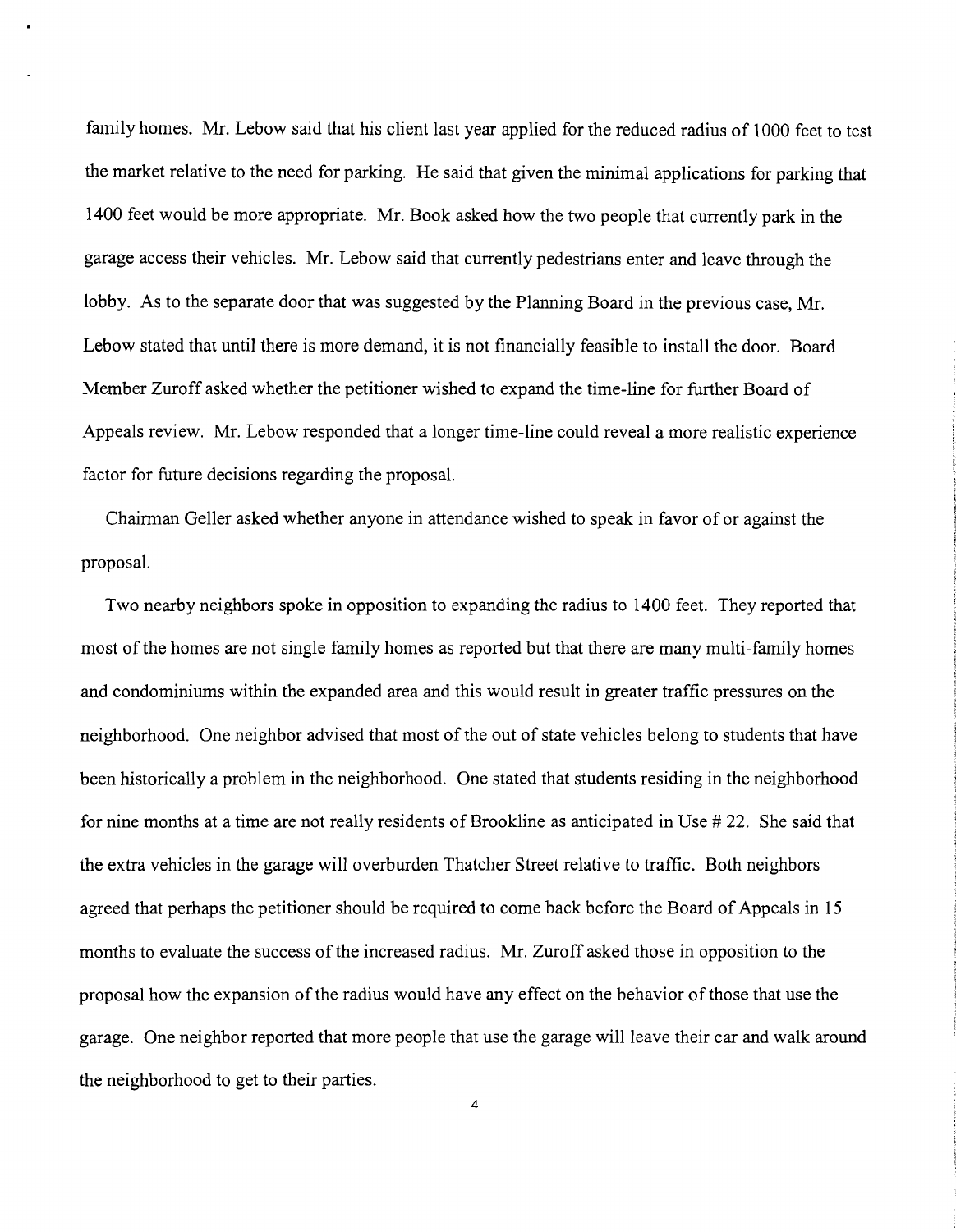Courtney Synowiec, Planner, provided the findings of the Planning Board.

**Table of Uses, Use** #22: The Board of Appeals may grant by special permit, residential parking or parking area for the storage of cars of other residents of other lots located 1,400 ft. of the subject property.

Ms. Synowiec reported that when this request was initially submitted in 2010, the Planning Board and Zoning Board of Appeals considered the concerns voiced by neighbors about safety and traffic issues. As a result, the Zoning Board of Appeals set a one year sunset date for the relief to ensure the efficacy of the safety and security measures to address those concerns. The applicant states that, since that time, several measures have been implemented, including improved circulation through the site; better access from Thatcher Street; installation of a mirror at the garage entry; periodic inspections by police; relocation of deliveries and cabs to the Freeman Street side, and management personnel on the site. Ms. Synowiec said that the Planning Board was also supportive of extending the rental radius from 1,000 feet to 1,400 feet for those who reside in Brookline in order to be consistent with the use category in the Zoning By-Law (Use #22) for renting spaces to off-site residents. The applicant has stated that only two spaces have been rented thus far and that the increased radius might result in more renters. Since there are so few renters at present it is difficult to determine any impacts, so the Planning Board recommended a condition that the applicant return in three years for further evaluation. Therefore, the Planning Board recommended approval of the renewal of the special permit to rent 28 parking spaces and extend the allowable rental radius to 1,400 feet, subject to the following conditions: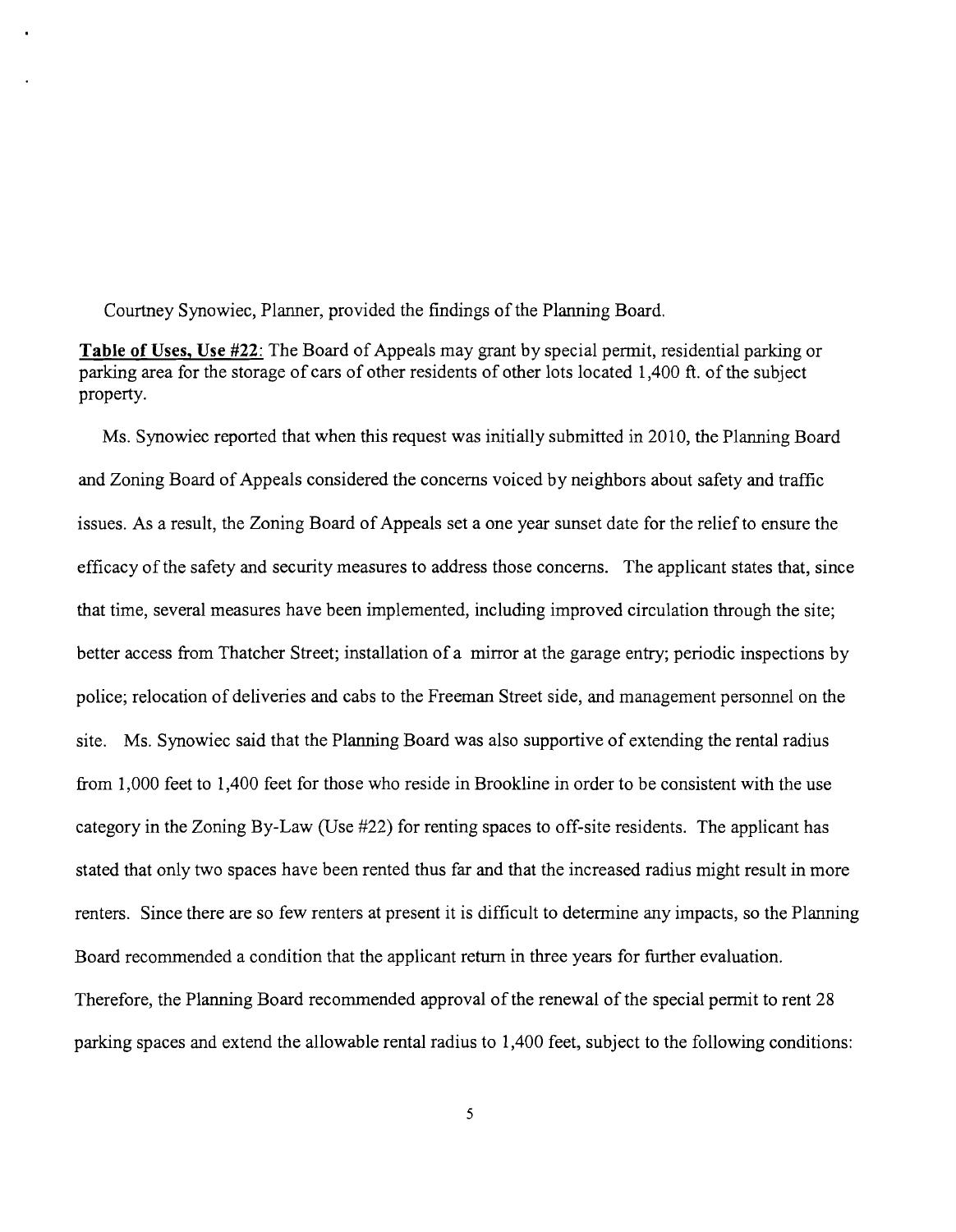- 1. This relief shall expire three years from the date of this decision, unless extended by the Board of Appeals.
- 2. At the point that twenty parking spaces are rented to off-site Brookline residents, the applicant shall install a door to the garage, with a pedestrian path to the door, in conformance with the state building code and subject to the review and approval of the Assistant Director of Regulatory Planning.
- 3. The applicant shall submit to the Building Commissioner for review and approval to ensure conformance to the Board of Appeals decision: 1) evidence the Board of Appeals decision has been recorded at the Registry of Deeds within forty days of the filing of this decision.

The Chairman then called upon Michael Shepard, Building Commissioner, for the report from the Building Department. Mr. Shepard outlined the specifics of Use #22 in the Zoning By-Law. Specifically he said it referred to the storage of cars of residents of other lots within 1400 feet. He reported that there was no inference regarding where the vehicles were registered by the residents and opined that enforcement ofthat restriction likely falls within the prevue of someone at the state level. Mr. Shepard reported that since the facility came under new ownership, complaints have fallen dramatically regarding the behavior of its residents. Mr. Shepard said that when the petitioners appeared before the Board last year, they on their own volition reduced the allowed radius to 1000 feet of the facility. At the time he said they had no real evidence of the impact the parking might have and in an effort to placate the concerns of the neighbors they reduced the area from which they could draw potential parking customers; now of course they have found that the smaller base has had little, if any impact and they would like to draw from the allowed area. Mr. Shepard suggested that if the Board wished to have the petitioner return after some time period he suggested that the period be longer than a year to provide a more accurate measurement of the impact on the neighborhood.

Chairman Geller stated that the size of the area from which the petitioner would draw potential customers would, given the history of the last year, probably have very little impact on the neighborhood. As to a suggestion regarding review of old traffic studies, Chairman Geller said that it has been his experience that studies done in 1975 might have little bearing on today's conditions. Regarding the extension of the time frame for the petitioners to come back before the Board, he suggested that it be longer than one year in order to provide a more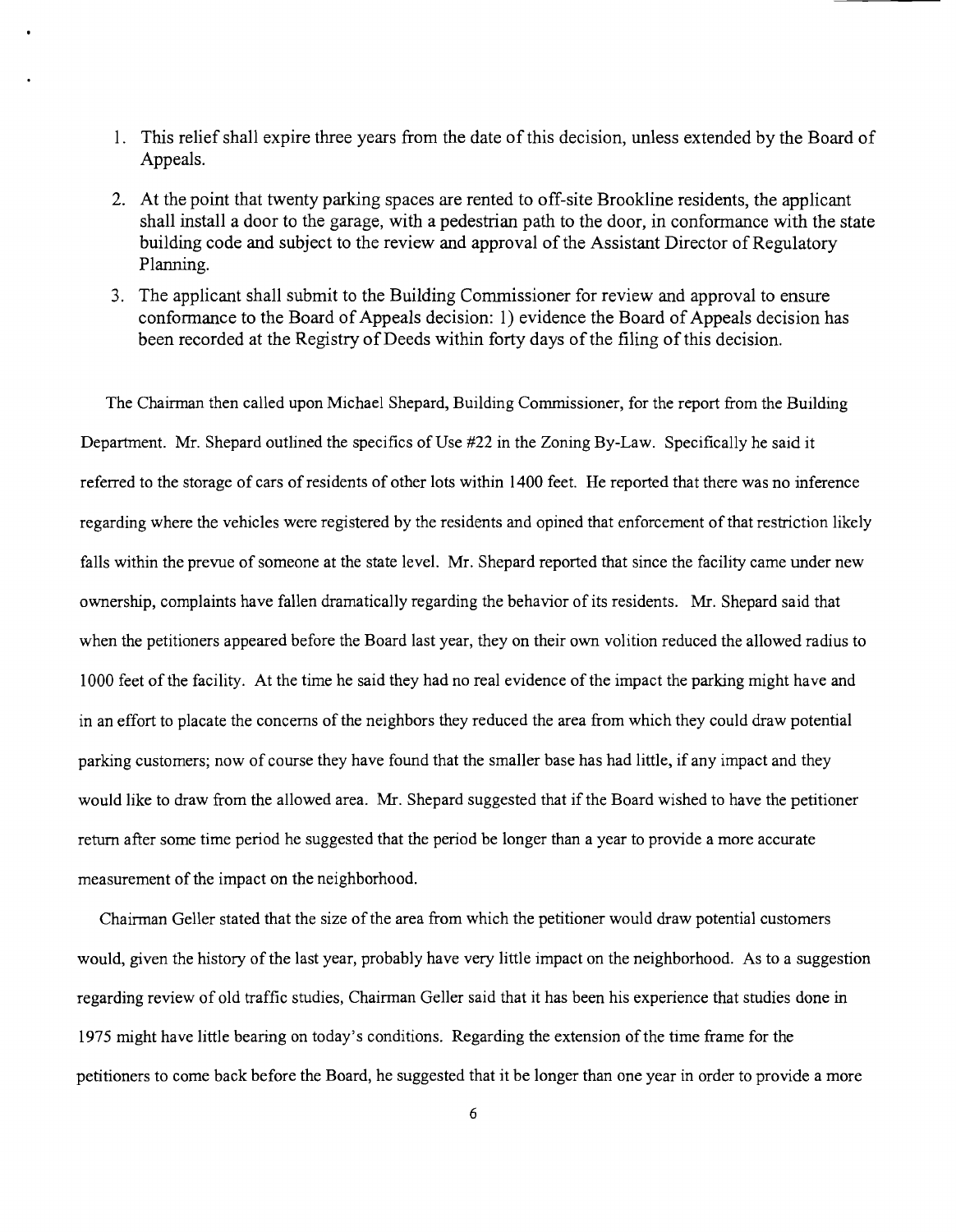valid assessment of the impact on the neighborhood. Chairman Geller referring to this case and others involving student populations opined that he was concerned about potentially discriminatory practices directed toward one segment of society over others.

Board Member Zuroff spoke of the potential advantage to the neighborhood of taking 28 vehicles off the street and storing them in the petitioner's underground garage. He said the answer is not to widen the street but to reduce the number of vehicles on the street. He said that the 28 spaces in question will have very little impact on the neighborhood if anything he said the impact would be positive. Mr. Zuroff said zoning cannot be used to control immature student behavior. He said that the three year review requested by the petitioner might be a little long but said he was in favor of allowing the radius being expanded to the 1400 feet allowed in Use #22.

Board Member Book stated that he too was in favor of expanding the radius of the radius. Regarding the time frame, Mr. Book said he would support a decision requiring return of the petitioner in 18 months.

Accordingly, the Board voted unanimously to modify the relief granted in **Case #2010-0020 to**  increase the radius from which the petitioner could draw potential customers to 1400 feet and to require the petitioner to return to the Board within 18 months to review the impacts and consider further relief or conditions as determined by the Board of Appeals. The conditions from Case #2010-0020 remain the same with the exception of the changes underlined as follows:

- **1. Prior to the rental of any spaces, the applicant shall submit a final parking and site layout plan, including the demarcation of at least 10 parking spaces on site for guests of Dexter Park residents, any traffic control devices (gates,** signage, **speed bumps, etc.), the loading dock areas, and the drop-off area off Freeman Street, subject to the review and approval of the Assistant Director of Regulatory Planning.**
- **2. The petitioner shall submit to the Building Commissioner annually, a list of the addresses and registration numbers of clients utilizing any of the 28 available spaces in the garage to insure compliance with use #22. The petitioner shall provide evidence that residency was established by presentation of proof by those wishing to rent spaces.**
- **3. Renters of the available spaces** shall live **within a 1400 foot radius of 175 Freeman Street.**
- **4. This relief shall expire initially in 18 months from the date of this modification, unless extended by the Board of Appeals after a finding that the parking and rental plan is working effectively.**